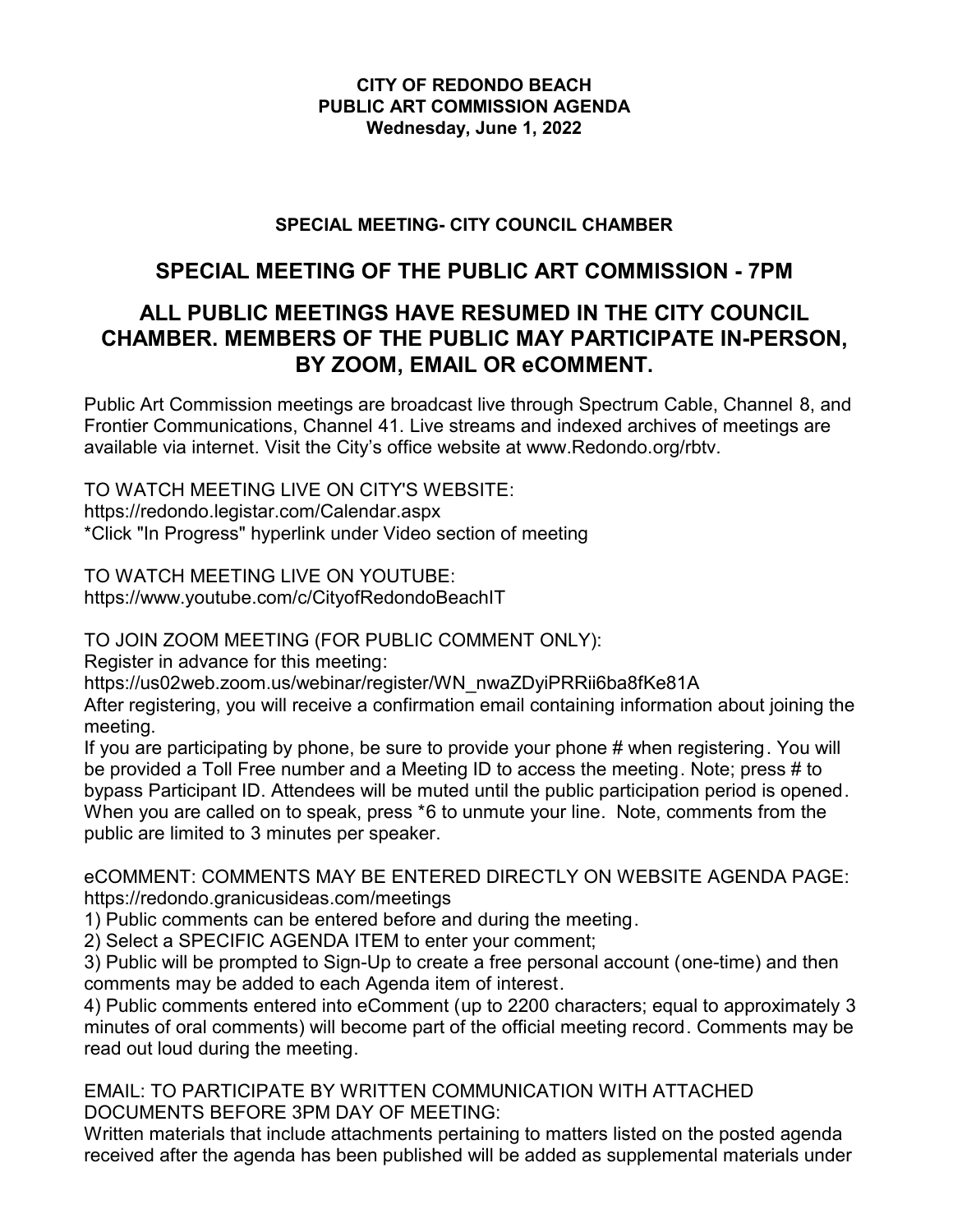# **SPECIAL MEETING OF THE PUBLIC ART COMMISSION - 7PM**

- **A. CALL MEETING TO ORDER**
- **B. ROLL CALL**
- **C. SALUTE TO THE FLAG**
- **D. APPROVE ORDER OF AGENDA**

#### **E. BLUE FOLDER ITEMS - ADDITIONAL BACK UP MATERIALS**

*Blue folder items are additional back up material to administrative reports and/or public comments received after the printing and distribution of the agenda packet for receive and file.*

## **E.1.** [BLUE FOLDER ITEMS](http://redondo.legistar.com/gateway.aspx?m=l&id=/matter.aspx?key=5730)

**CONTACT:** CAMERON HARDING, COMMUNITY SERVICES DIRECTOR

#### **F. CONSENT CALENDAR**

*Business items, except those formally noticed for public hearing, or discussion are assigned to the Consent Calendar. The Commission Members may request that any Consent Calendar item(s) be removed, discussed, and acted upon separately. Items removed from the Consent Calendar will be taken up under the "Excluded Consent Calendar" section below. Those items remaining on the Consent Calendar will be approved in one motion following Oral Communications.*

## **F.1.** [AFFIDAVIT OF POSTING](http://redondo.legistar.com/gateway.aspx?m=l&id=/matter.aspx?key=5732)

**CONTACT:** CAMERON HARDING, COMMUNITY SERVICES DIRECTOR

#### **F.2.** [APPROVAL OF MINUTES: MARCH 23, 2022](http://redondo.legistar.com/gateway.aspx?m=l&id=/matter.aspx?key=5733)

**CONTACT:** CAMERON HARDING, COMMUNITY SERVICES DIRECTOR

**F.3.** [PUBLIC ART FUND REPORT](http://redondo.legistar.com/gateway.aspx?m=l&id=/matter.aspx?key=5735)

**CONTACT:** CAMERON HARDING, COMMUNITY SERVICES DIRECTOR

**G. EXCLUDED CONSENT CALENDAR ITEMS**

#### **H. PUBLIC PARTICIPATION ON NON-AGENDA ITEMS**

This section is intended to provide members of the public with the opportunity to comment on any subject that *does not appear on this agenda for action. This section is limited to 30 minutes. Each speaker will be afforded three minutes to address the Commission. Each speaker will be permitted to speak only once. Written requests, if any, will be considered first under this section.*

**H.1.** [PUBLIC PARTICIPATION ON NON-AGENDA ITEMS](http://redondo.legistar.com/gateway.aspx?m=l&id=/matter.aspx?key=5742)

**CONTACT:** CAMERON HARDING, COMMUNITY SERVICES DIRECTOR

- **I. ITEMS CONTINUED FROM PREVIOUS AGENDAS**
- **J. ITEMS FOR DISCUSSION PRIOR TO ACTION**